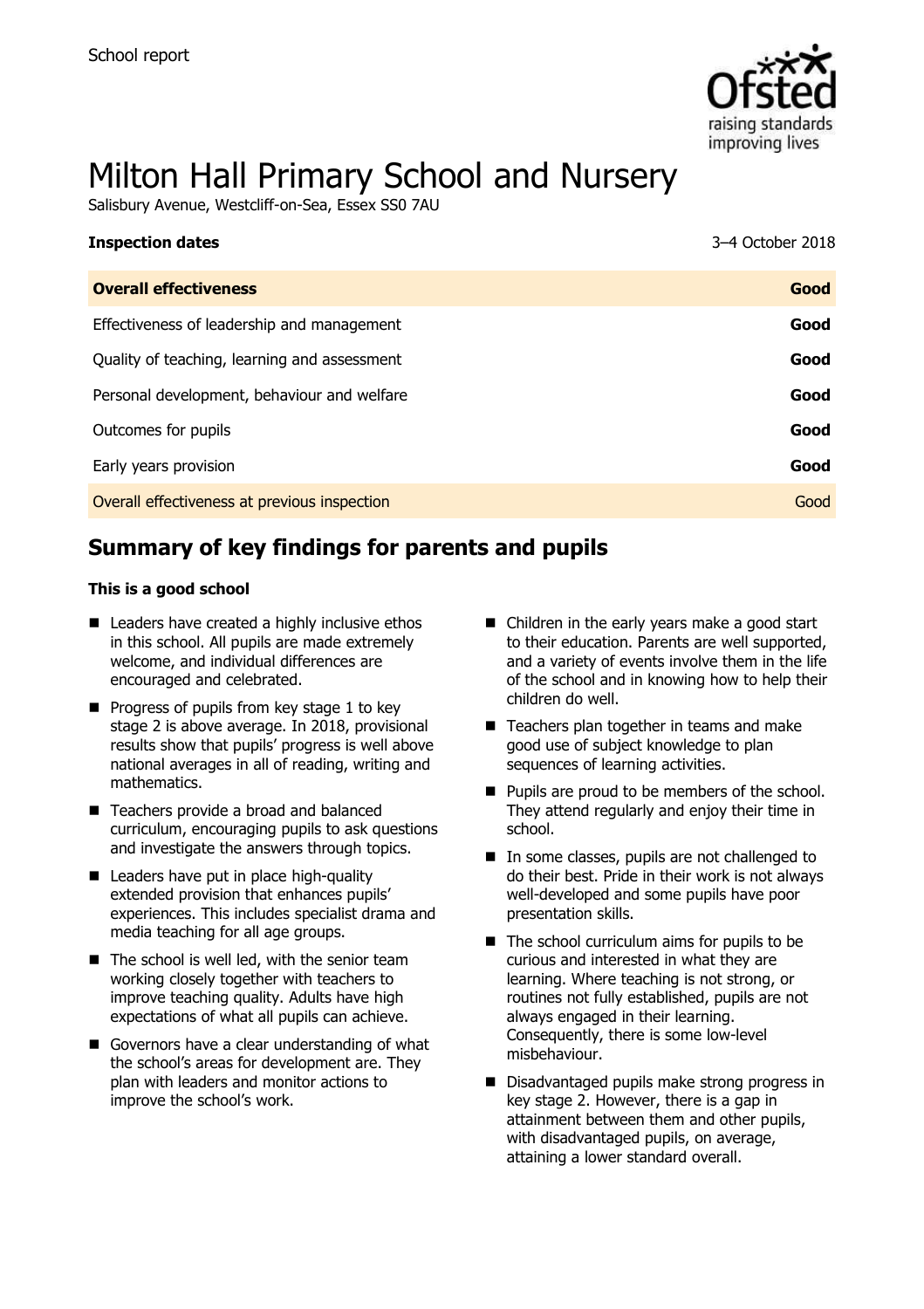

# **Full report**

### **What does the school need to do to improve further?**

- Improve pupils' attitudes and behaviours for learning to enable them to be confident, self-assured learners.
- **Improve teaching and learning by:** 
	- sharing effective practice across the school to secure the highest outcomes for all pupils
	- make sure teachers have consistently high expectations of pupils' presentation of work.
- **Further develop the support for disadvantaged pupils so that they achieve as well as all** pupils nationally.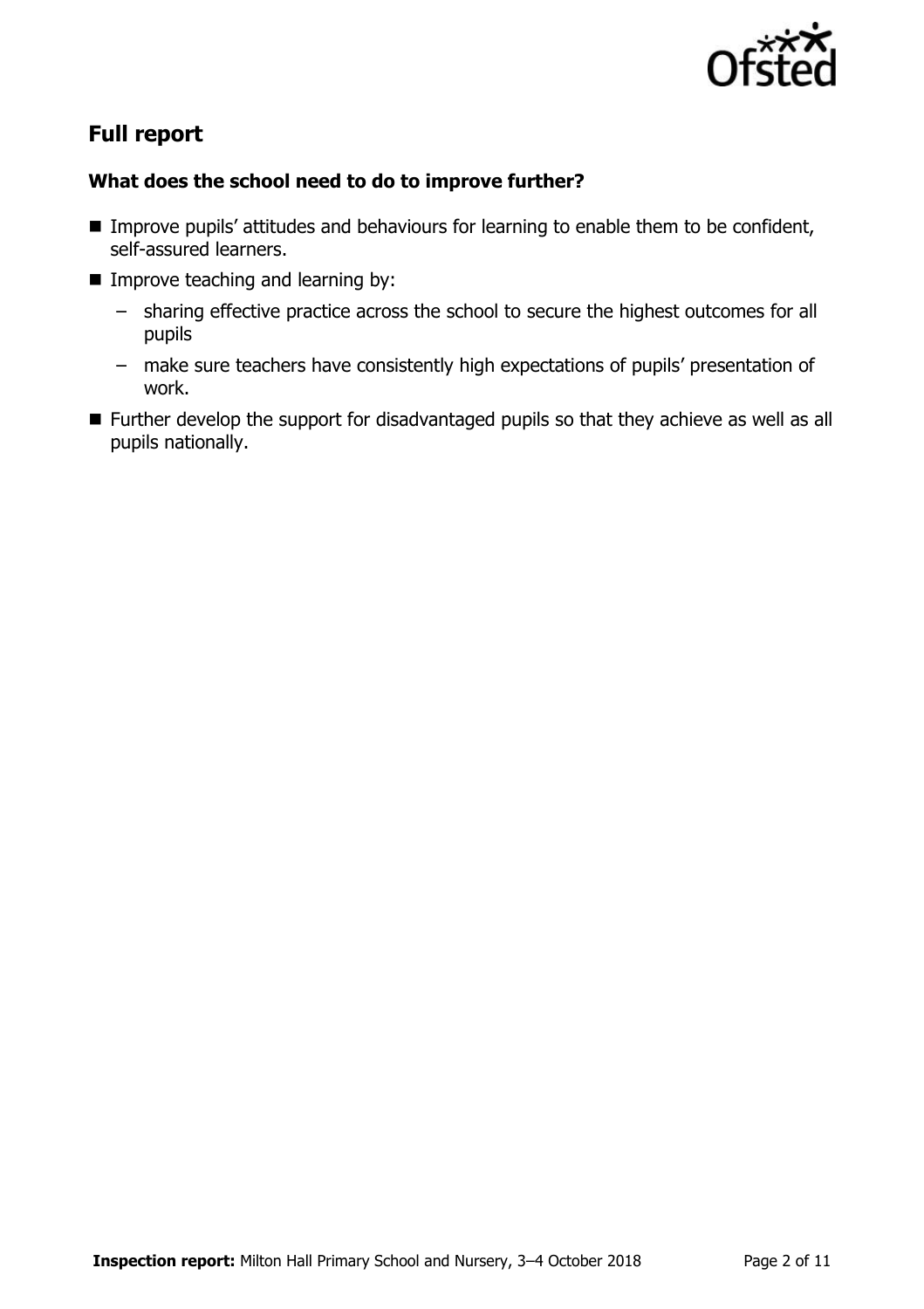

# **Inspection judgements**

#### **Effectiveness of leadership and management Good**

- The headteacher has led the school effectively to create a highly inclusive community. The school serves a diverse catchment area, and all pupils feel welcome. Her leadership has ensured a key focus on parents and staff working together to make sure that all pupils have the right support and care to make good progress.
- Senior leaders work well as a team. They are enthusiastic and have high expectations of what pupils will achieve. Year group leaders model good practice to their team.
- Staff feel well supported in their professional development by the senior leaders. Teachers meet regularly to reflect on one another's practice.
- Newly qualified teachers are well supported. They have access to professional development both in school and from external sources. This has made them feel confident at the start of their careers.
- Staff are extremely positive about working in the school. The vast majority are proud to work there. There is a clear collaborative approach, with teachers working closely alongside each other. In drama, for example, the class teacher brought in themes from the class story, then this was extended with the specialist input of the drama teacher.
- Leaders track pupils' progress regularly through teacher assessment information. They use this information to target support for individuals or groups that need additional help to catch up. As a consequence, pupils achieve standards in line with national averages at the end of key stage 2, with progress well above national averages in reading, writing and mathematics
- The curriculum is particularly broad and focused on engaging, then extending, pupils' knowledge and vocabulary. Leaders have enhanced the school's provision over a number of years, with specialist drama, media and technology resources integrated into the curriculum.
- Subject leaders have a strong curriculum knowledge and develop teaching in their areas by feeding back to staff after checking on the quality of teaching and pupils' learning.
- The pupil premium grant is used well to support disadvantaged pupils. Provision includes a wide range of support and provision to enable all pupils to make good progress. Leaders ensure that this support is evidence based and they monitor each activity to guarantee it has high impact. Provision of high-quality teaching is a priority. The pupil premium grant enables additional time for team observation, training and support, which has raised the standard of teaching.
- Enriching disadvantaged pupils' life experiences is a key priority, with provision of a wide range of extra-curricular activities. Both parents and children are extremely positive about the activities, stating, 'we love them'. Activities on offer range from rugby, through swing and coding to a 'Shakespeare Club', which culminates in performing at the local theatre.
- Leaders have targeted the performance of the higher attaining disadvantaged pupils, bringing in specialist weekly support from an English professor and involvement in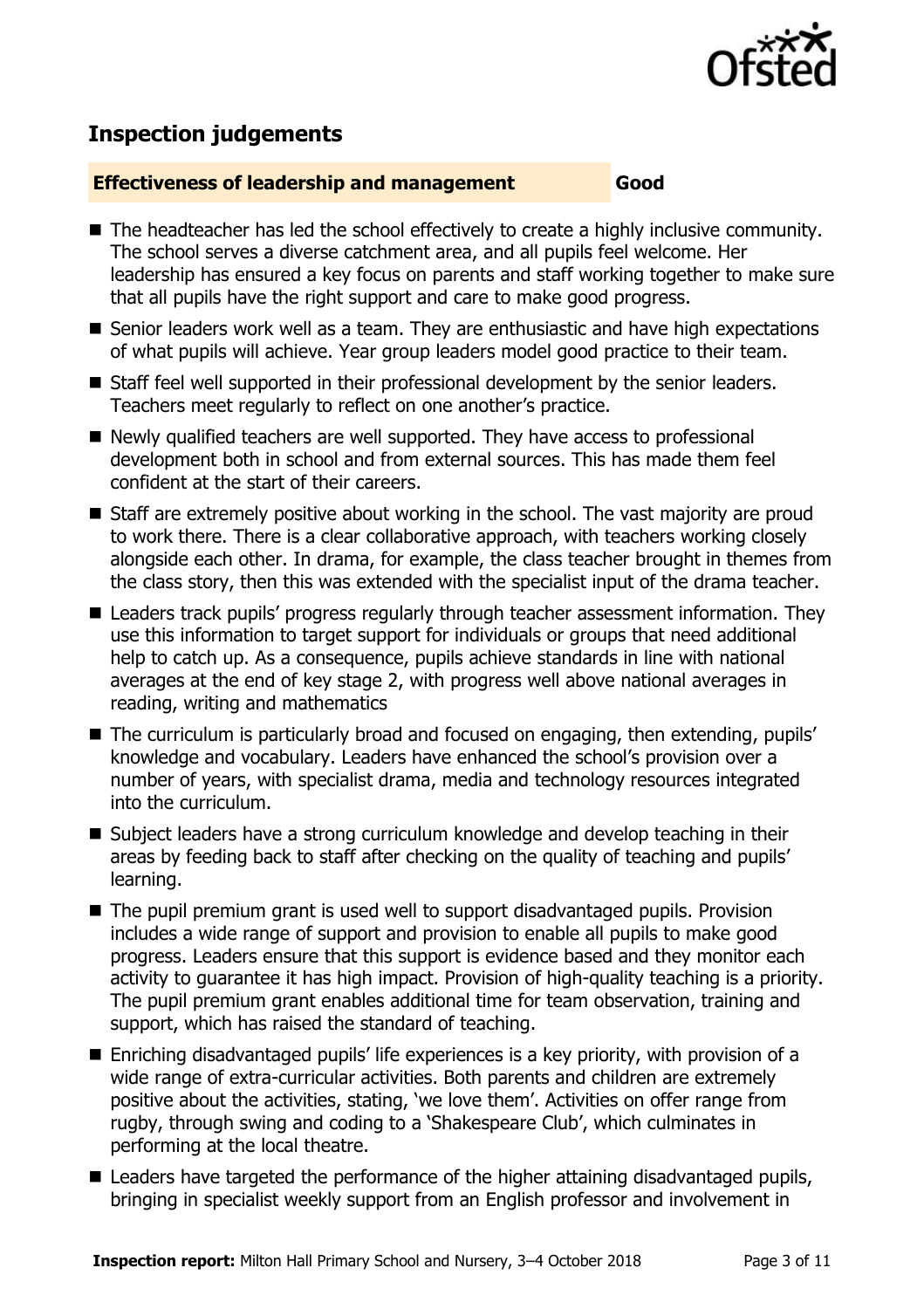

projects such as the 'Brilliant Club', working with a university to raise pupils' aspirations.

- $\blacksquare$  The well-being of all pupils in the school is a priority, and funding from the pupil premium grant has further enhanced this for disadvantaged pupils. A school counsellor provides weekly therapy and support for both pupils and parents. The family support worker helps enable families to work alongside the school and promote regular attendance.
- The special educational needs coordinator (SENCo) is new to post but supported by an experienced part-time colleague. Together, they make certain that all pupils who have special educational needs (SEN) and/or disabilities are properly provided for. Provision and support is planned for on a pupil-by-pupil basis and all make strong progress from their individual starting points.
- The sports and physical education (PE) premium grant is used effectively. Provision at playtimes has been extended with a wide range of outdoor climbing and other playground equipment. The school takes part in local sports competitions with other schools and uses specialist coaches from the local football team. All pupils take part in an extended run around the school grounds three times a week. Pupils enjoy this session and are keen to take part in the extra-curricular sports provision.
- Leaders ensure that pupils are effectively prepared for life in modern Britain. They take time to reflect on others' cultures and traditions. For example, a 'Spirited Art' competition encouraged pupils to create a piece of artwork and reflect in writing on what the image meant to them and on their faith or beliefs. In assemblies, pupils are encouraged to reflect on how scenarios make them feel 'proud' or if they had to 'persevere' or show 'patience'.

#### **Governance of the school**

- Governors of the school have a clear understanding of the school's current areas for improvement. They spend time with senior leaders so that they understand exactly what this information means and how leaders have come to this evaluation.
- Governors challenge leaders about how they are making effective use of additional funding, with a key emphasis on the provision for disadvantaged pupils.
- $\blacksquare$  Members of the governing body undergo regular training to make sure that they are confident in discharging their responsibilities.
- They fulfil their statutory responsibilities for ensuring that the appropriate checks are made on new members of staff.

#### **Safeguarding**

- $\blacksquare$  The arrangements for safeguarding are effective.
- There is an extremely strong culture of safeguarding within the school. All staff have a clear understanding of what to do if they are concerned about the welfare of pupils. The designated safeguarding lead deals with concerns quickly and efficiently using a system of tracking multiple concerns, which ensures that pupils who are at risk are identified quickly. The deputy designated safeguarding lead is tenacious, following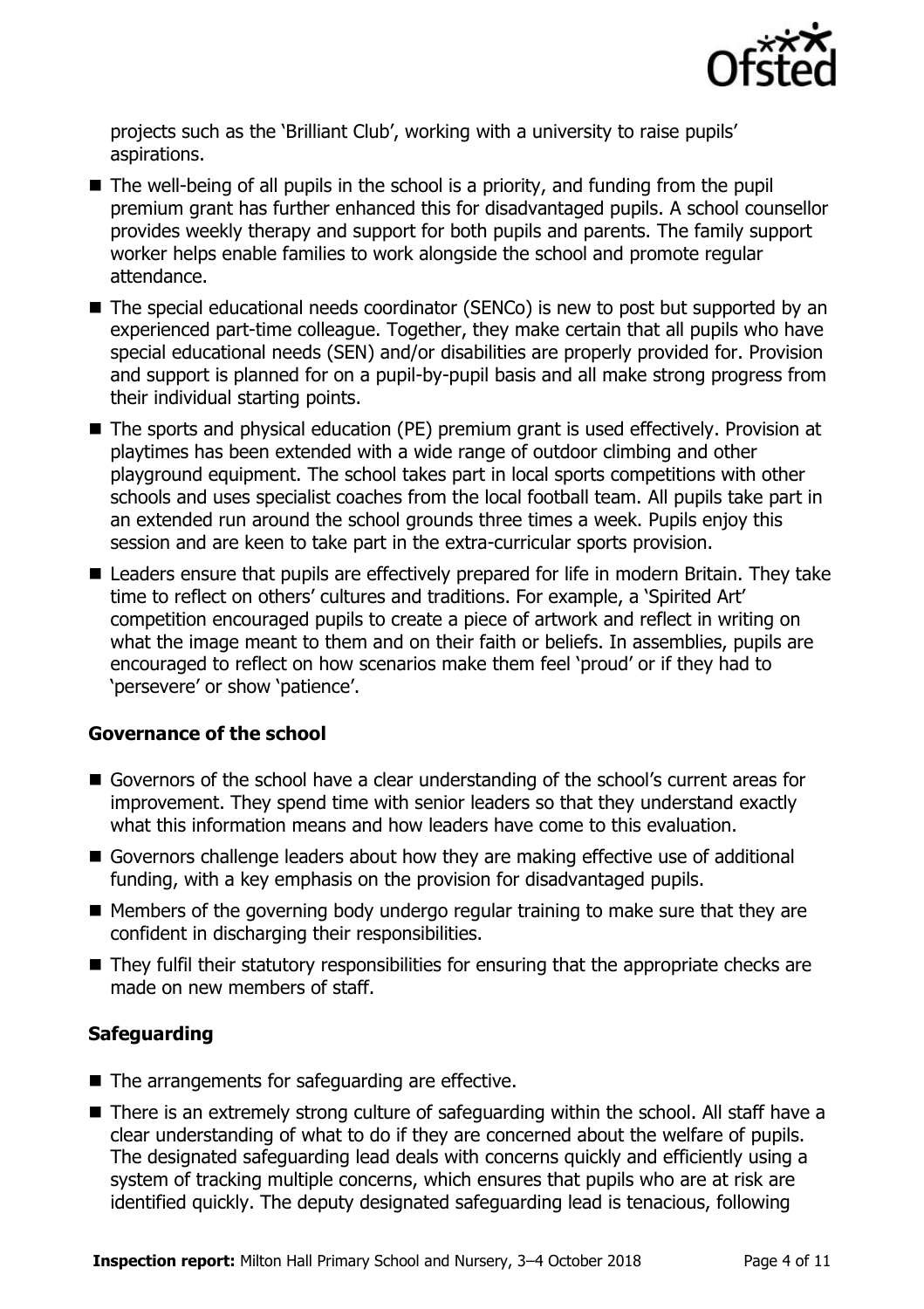

through referrals to the local authority to quickly secure the support that pupils and families need.

- Staff are trained at least yearly and the deputy designated lead shares additional information throughout the year when necessary. New staff have enhanced basic training so that they are confident in recognising concerns and how to report them.
- **Parents are confident that their children are safe in school. Pupils believe that they are** safe, and they know what to do if they did not feel so.

### **Quality of teaching, learning and assessment Good**

- Teachers have high expectations of what pupils will achieve. Any pupils who are at risk of falling behind are given additional support to enable them to catch up. Teachers encourage all pupils to have a positive attitude to learning. This is evident in pupils' enjoyment and willingness to participate in all activities.
- Teaching in mathematics follows a clear structure. Pupils are confident using physical apparatus to support their use of number, for example a counting frame to demonstrate counting up to a much larger number. A high focus has been put on pupils' reasoning skills. Teachers use challenge questions, with the aim of extending the higher-attaining pupils at the end of mathematical activities.
- Writing is often inspired by the school's strong drama curriculum or by immersion in 3D films using special glasses in the 270-degree projection space. This area highly engages pupils. Pupils who have SEN and/or disabilities make good use of this space to focus in on books that appear to fill the room and large-scale images, widening their vocabulary through discussion with their teacher. For example, a group watched a section from a documentary about dinosaurs, the scale of the size of them becoming clear due to the wrap-around 3D images.
- Teachers start topics with an open-ended question, to which pupils add their own questions. Teachers plan to address the pupils' areas of interest, together with core knowledge and vocabulary. Leaders have rightly identified that with a high level of learners who speak English as an additional language, vocabulary extension is a key priority. Teachers emphasise key words through use of word banks, spoken language and the use of drama.
- **PE teaching has a high focus on skills and teamwork, and pupils demonstrate good** physical dexterity and are supportive of each other.
- Support staff are used effectively. They work closely with pupils who have SEN and/or disabilities to enable them to access the work being covered. Leaders provide weekly training and update sessions which contribute to the support staff being highly skilled.
- Pupils who have SEN and/or disabilities make strong progress from their individual starting points. Pupils respond well to the support that they receive and are keen to practise what they have learned.
- Teachers do not consistently insist on the highest standard of presentation and too many pupils do not have pride in their work. Untidy work in mathematics was seen to hold some pupils back, for example creating inaccurate number lines.
- **Phonics is taught using the school's chosen scheme, but the programme is not always**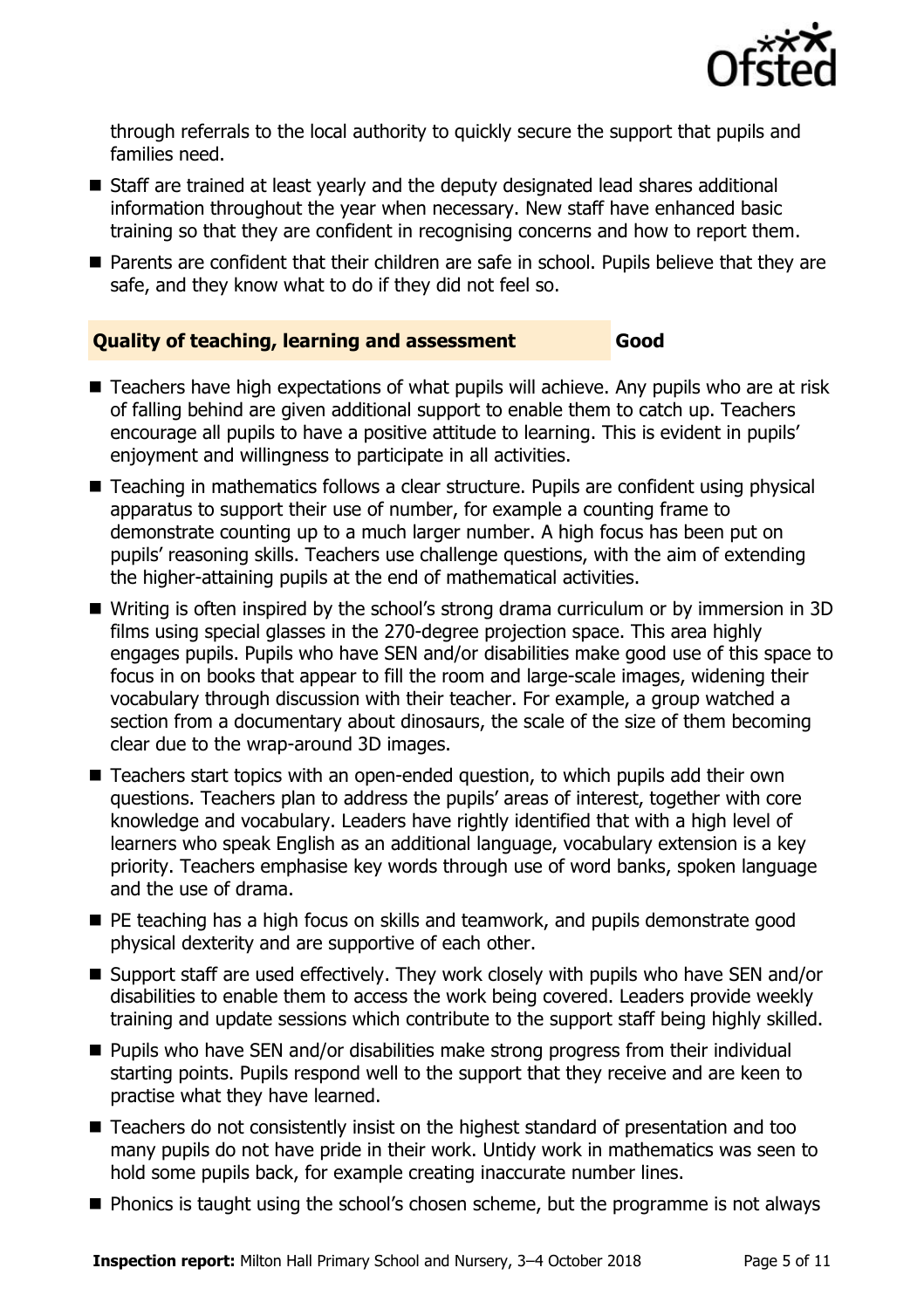

delivered well. Leaders have, rightly, identified that a higher proportion of pupils could reach the expected standard in the phonics check by the end of Year 2.

■ Teachers structure pupils' learning well throughout the curriculum. Where this is effective, and questioning is of a high standard, pupils' work across a year group is of high quality and shows learning over time. In some classes, where teachers are less effective, pupils are not always challenged to an appropriate level.

#### **Personal development, behaviour and welfare Good**

#### **Personal development and welfare**

- The school's work to promote pupils' personal development and welfare is outstanding.
- **Pupils feel extremely safe at school. There are very few incidents of bullying or** discriminatory behaviour and these are dealt with quickly and effectively. The school has a pastoral base called The Nest, and all pupils can access this to get help if they feel sad or upset, or if they are finding things difficult on the playground.
- The pastoral team works closely with families to enable their children to have the best start to life. They run a wide variety of workshops on how to help children learn, such as cookery classes where pupils serve their parents food related to the topics learned.
- **Pupils are taught how to keep themselves safe online and are very clear about how to** do this. They know about being healthy and many choose to have the healthy options at lunchtime.
- A high-quality breakfast club is sponsored by a food retailer, so this is provided at no cost to parents. Pupils enjoy the club, and it provides a calm start to the day.
- **Pupils are exceptionally caring to each other. They are thoughtful about members of** the school who have SEN and/or disabilities and help them in lessons and out and about in the playground.
- Many pupils leave or join the school during the year. Pupils were particularly clear on how welcoming they are to newcomers. All new pupils are assigned a buddy and, if they are at the early stages of acquiring English, this is someone who speaks their language if at all possible. Staff provide additional support to those who are new in terms of basic language phrases. Older pupils have taken part in a nationally accredited scheme to be 'young translators', helping the settling process for new children and supporting families who speak little English.
- Staff have a good relationship with the pupils in their care. They encourage pupils to show each other respect when taking part in discussion in class.
- Drama lessons encourage the pupils to consider moral issues from different viewpoints. For example, a pupil stated, 'I like drama because you can express yourself and be whoever you want to be. There's no wrong answer.' In a lesson seen, the pupils were encouraged to consider gender stereotypes in how they would respond to applause in the theatre.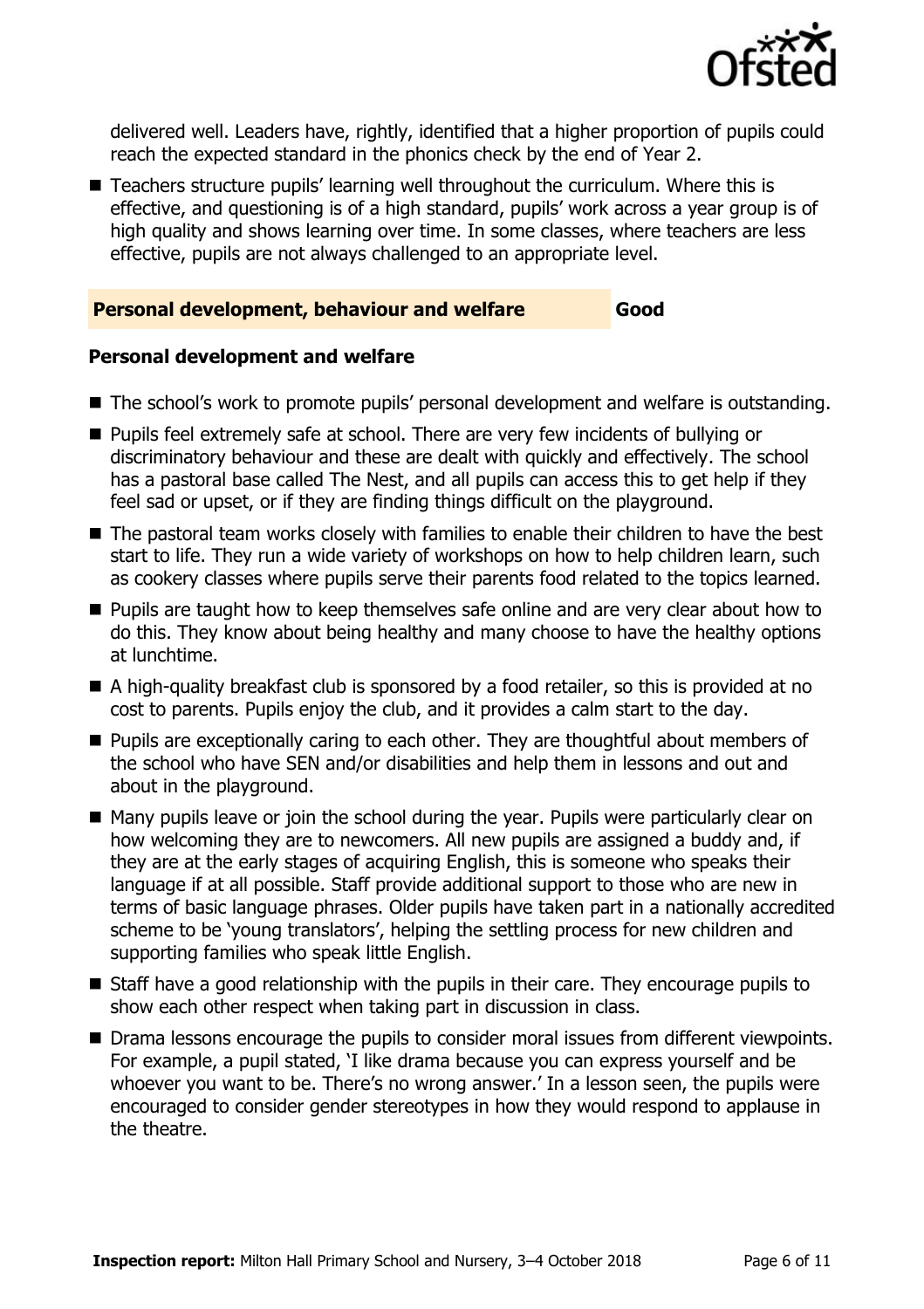

#### **Behaviour**

- $\blacksquare$  The behaviour of pupils is good.
- **Pupils generally conduct themselves well around school. Lunchtime and playtime are** calm and well ordered.
- There are clear systems for reward and sanction. Pupils are clear about these and are motivated to behave well. The number of recorded incidents of poor behaviour has reduced in the last year.
- Most parents who responded to Parent View, the online survey, believe that poor behaviour is dealt with well in the school.
- Attendance has risen over the last few years to be just below the national average. The percentage of pupils who are persistently absent has fallen. The attendance and family liaison officer works closely with families who are at risk of poor attendance.
- Most pupils have an excellent attitude to learning. However, there is some low-level disruption in many classes where routines are not well established. This prevents pupils from making the most of every session in school.

#### **Outcomes for pupils Good**

- **Pupils' progress from the end of key stage 1 to the end of key stage 2 is high and,** from provisional figures, is likely to be above national averages.
- The school's assessments show that pupils made steady progress in reading and mathematics over the last academic year, based on teacher assessments against agerelated expectations.
- Pupils' attainment at the expected standard or above in reading, writing, mathematics and science is broadly in line with national averages at all key stages. The percentage of pupils achieving greater depth in writing rose in both key stages 1 and 2.
- $\blacksquare$  More than half of pupils start Reception with levels of development below what is typical for their age. They make rapid progress in the early years, with a majority achieving a good level of development by the end of Reception.
- **Pupils read widely.** They are motivated by the quizzes and rewards from the school's reading system, and also speak about their enjoyment of other books.
- Disadvantaged pupils also made strong progress in key stage 2, but the attainment of this group remains below that of non-disadvantaged pupils nationally.

#### **Early years provision Good Good**

- The early years provide a good start to children's education. Leaders look to involve parents both before they start and when they are in the school. Teachers run workshops on helping children read. They invite parents in regularly to share their child's progress through seeing 'learning journals'.
- Relationships between adults and children are warm. Staff model good sharing and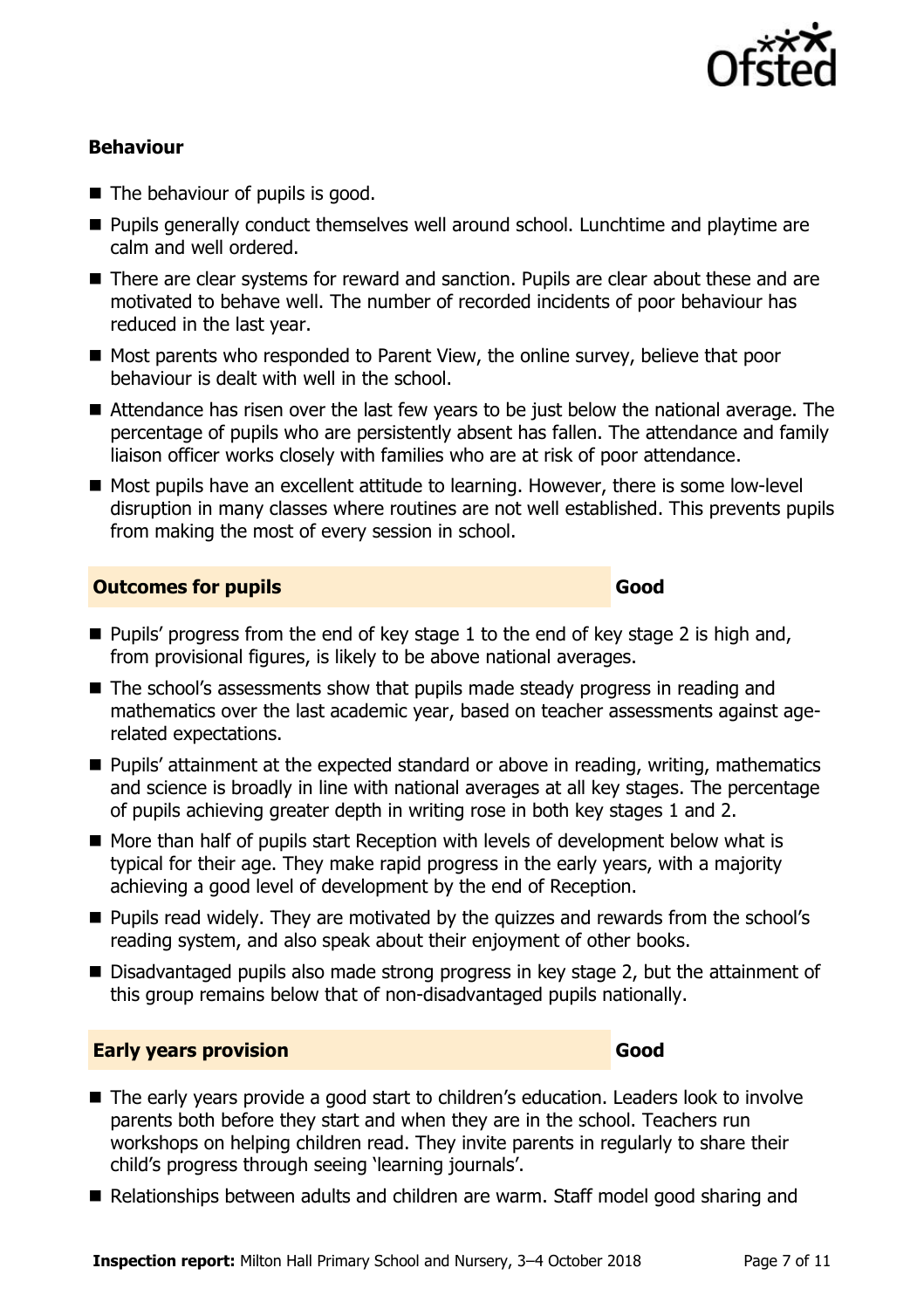

polite behaviour. They identify children with additional learning needs quickly and put in place support where appropriate.

- The outside areas provide for a wide range of activities. In Nursery, the learning inside links clearly with that outside. For example, children had sung 'Jack and Jill' and had seen the teacher telling the story with the help of small world toys. Outside, children completed an obstacle course to see if they could carry the water 'down the hill' without spilling any.
- The Reception area is shared by all three classes but has plenty of space for children to both take part in active play and in quieter role play with friends. For example, children performed a song on the 'stage', which was accompanied by musical instruments. Adult-led activities, both inside and out, draw on key teaching points from whole-class sessions.
- Children are motivated to investigate their surroundings, for example by lifting sand to the top of the climbing frame by using a pulley. Their behaviour is good and they show that they feel safe in the environment.
- Teachers make effective use of music and song to establish routines, for example by welcoming and starting mathematics sessions.
- Children have access to the specialist teaching on offer in the school, such as using cameras, which they do with care and attention. They have taken photographs in the style of David Bailey (their class name).
- The curriculum is planned on a thematic basis but draws on individual children's interests, for example comparing size in the context of pumpkins linked to Autumn.
- Safeguarding is effective and statutory welfare requirements are met.
- There is a high focus on speech and language, which reflects the needs of the proportion of children who speak English as an additional language. All teachers emphasise the use of key words and phonics, but some do not do this to a high standard.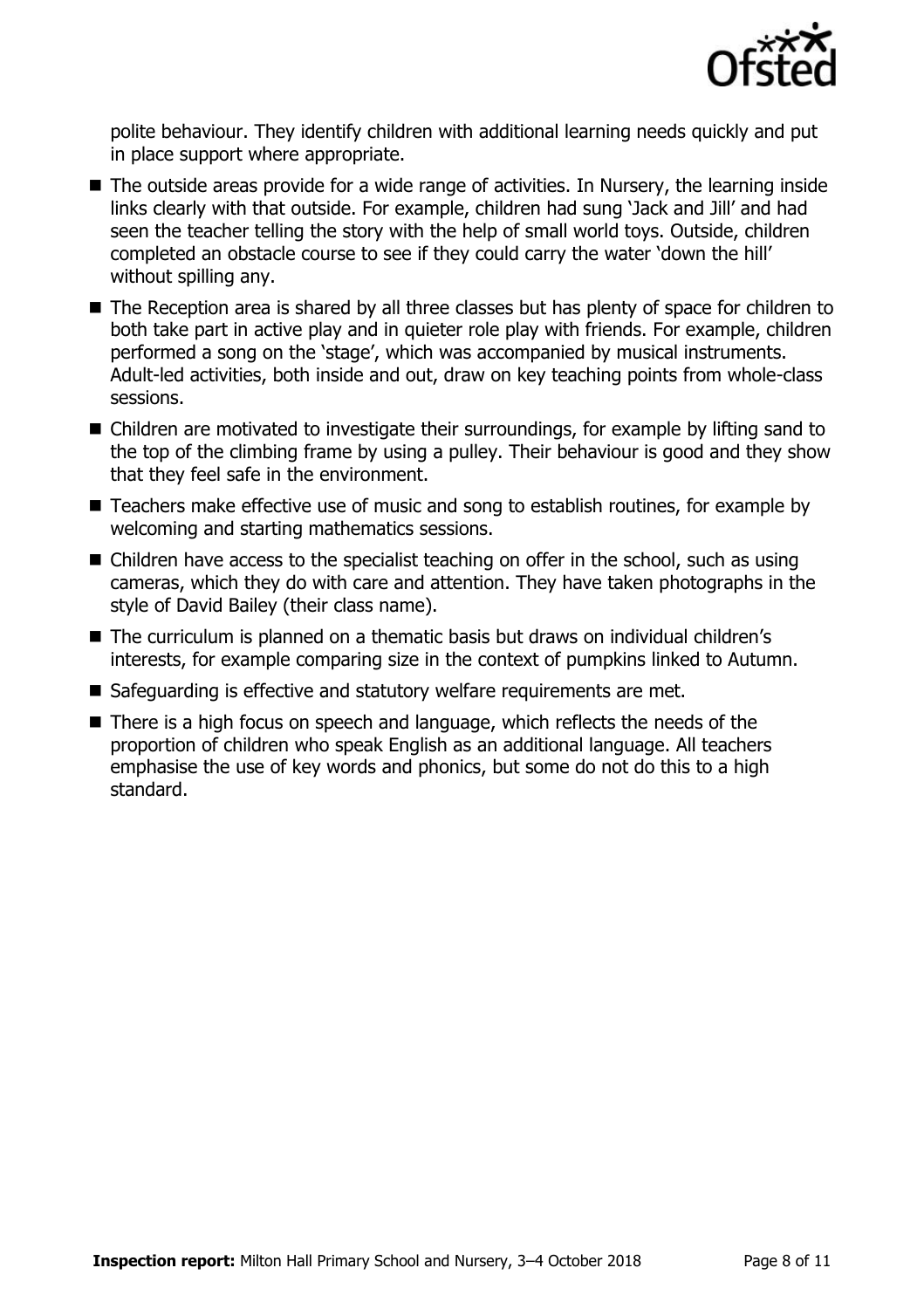

# **School details**

| Unique reference number | 115313          |
|-------------------------|-----------------|
| Local authority         | Southend-on-Sea |
| Inspection number       | 10052999        |

This inspection of the school was carried out under section 5 of the Education Act 2005.

| Type of school                      | Primary                           |
|-------------------------------------|-----------------------------------|
| School category                     | Foundation                        |
| Age range of pupils                 | 3 to 11                           |
| <b>Gender of pupils</b>             | Mixed                             |
| Number of pupils on the school roll | 681                               |
| Appropriate authority               | The governing body                |
| Chair                               | Dave Taylor                       |
| <b>Headteacher</b>                  | <b>Debbie Priest</b>              |
| Telephone number                    | 01702 330 758                     |
| Website                             | www.miltonhallschool.com          |
| <b>Email address</b>                | office@miltonhall.southend.sch.uk |
| Date of previous inspection         | 22 February 2018                  |

### **Information about this school**

- The school is larger than the average primary school.
- The proportion of pupils known to be eligible for the pupil premium grant is well above the national average.
- The proportion of pupils for whom English is an additional language is well above the national average.
- The school has a breakfast club that is run out of the premises of Summercourt Children's Centre, separately registered and inspected, but on the school site.
- The school is part of the Southend-on-Sea Primary Teaching School Alliance.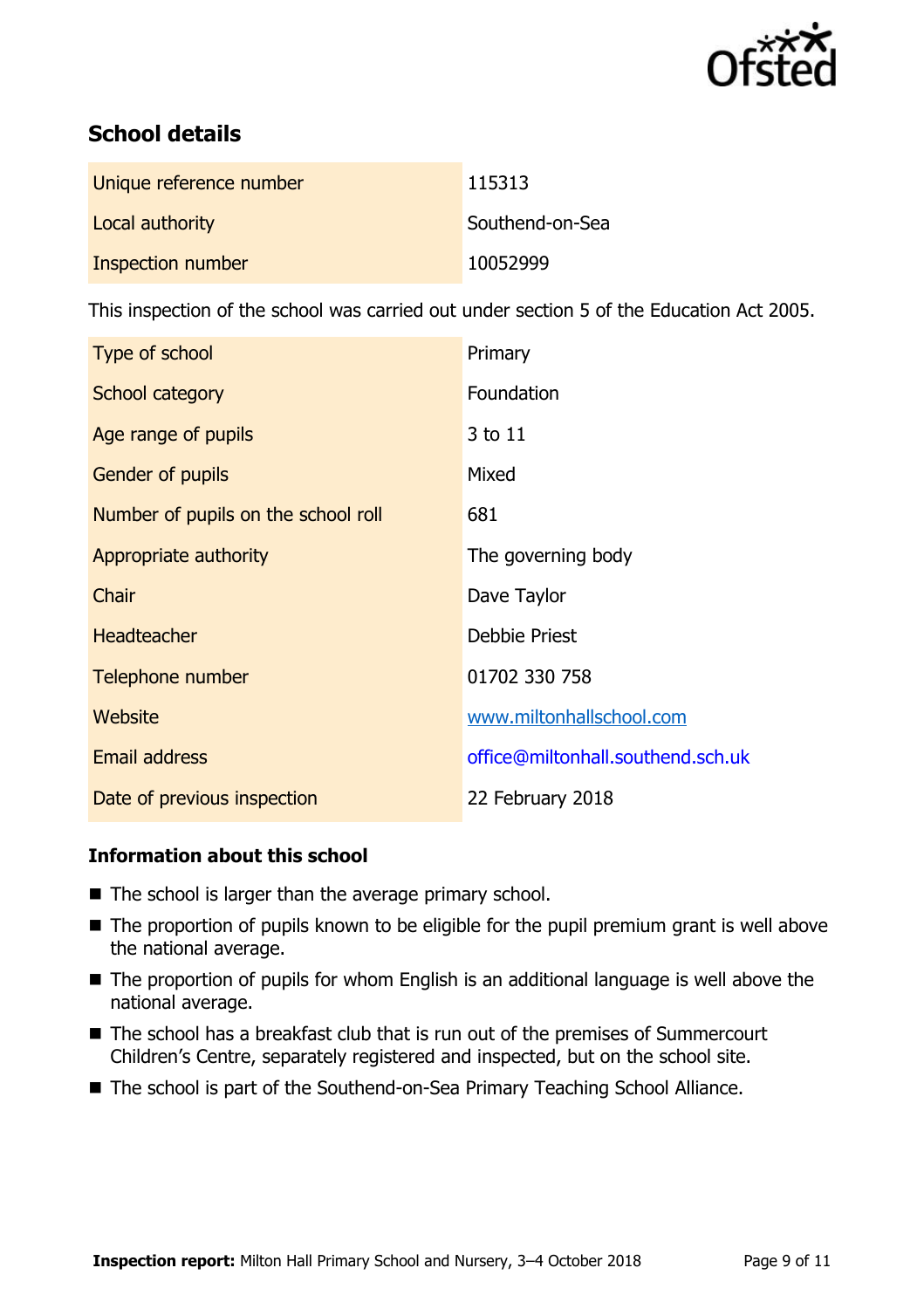

# **Information about this inspection**

- The inspection team observed learning in every class and in several small group sessions. Some of these observations were undertaken alongside members of the senior leadership team.
- A wide range of pupils' workbooks from the current academic year and a selection from the previous year were looked at by the inspection team.
- $\blacksquare$  The inspection team met with representatives from the local governing body. They met with senior leaders, subject leaders and a group of newly qualified teachers.
- $\blacksquare$  The school council met with an inspector, as did a group of pupils from across the school. Inspectors also spoke to pupils informally in lessons and at playtimes. The 15 responses to the pupil survey were considered.
- The inspection team scrutinised the school's website and a range of documents, including assessment information, the improvement plan and the school's selfevaluation.
- Children read to inspectors and talked about their reading preferences.
- The 91 total responses and the 45 free-text responses made by parents to Parent View, Ofsted's online questionnaire, were considered. The inspection team also spoke to some parents before school.

#### **Inspection team**

| Tessa Holledge, lead inspector | Her Majesty's Inspector |
|--------------------------------|-------------------------|
| Fiona Webb                     | Her Majesty's Inspector |
| David Milligan                 | Ofsted Inspector        |
| Deborah Estcourt               | Ofsted Inspector        |